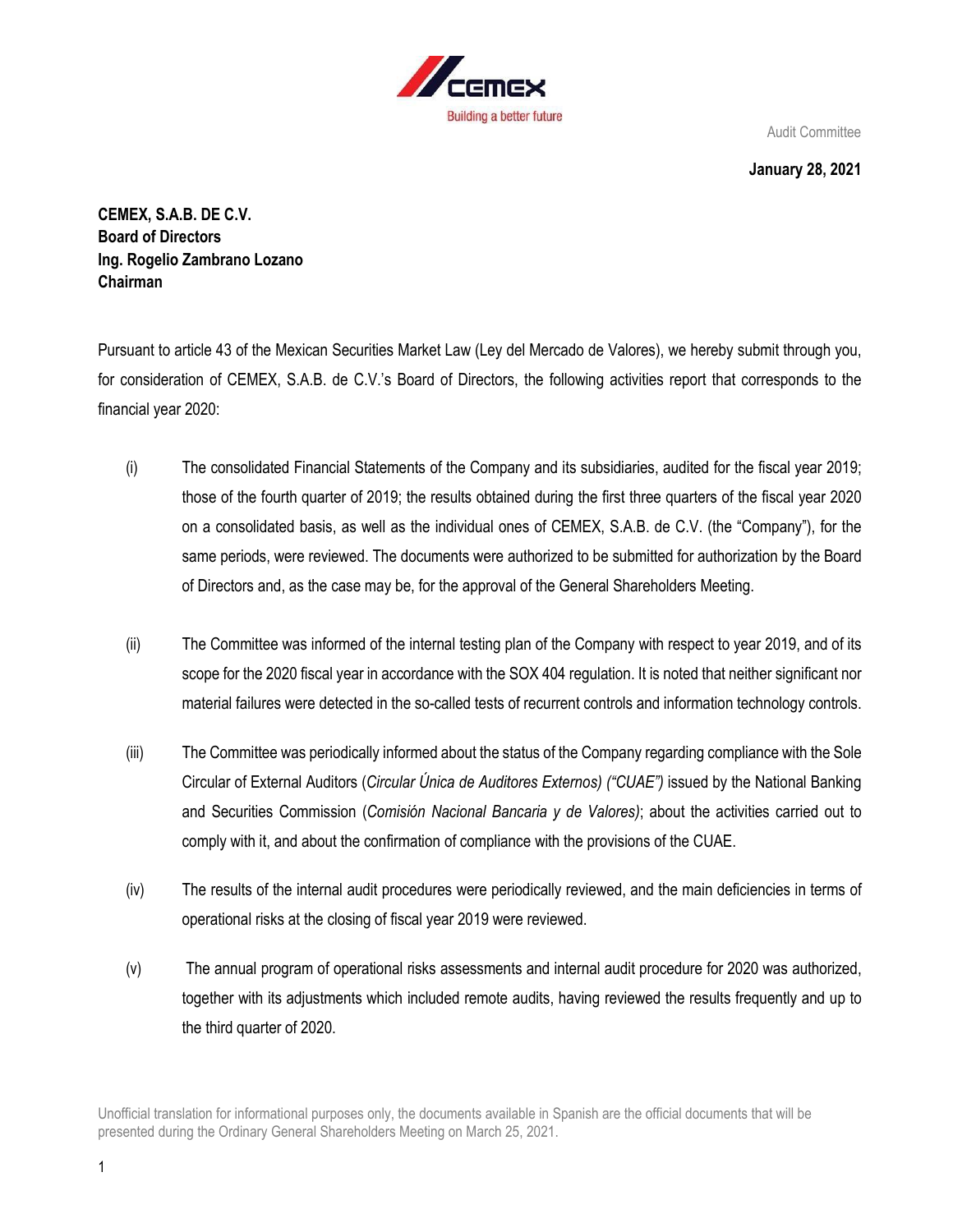

- (vi) The Committee was regularly informed about the results of the anonymous and confidential complaints and denunciation mechanisms, the disciplinary measures applied by the Company during 2020, the ETHOS initiatives that were carried out in the same period and the issuance of 4 operational manuals, which were named (1) ETHOS governance; (2) assignment of cases; (3) investigation; and, (4) disciplinary measures, in order to align all the Ethics Committees of the Company and its subsidiaries, and standardize work processes.
- (vii) A report on the main lawsuits in which the Company or its subsidiaries are involved, was presented at each Committee meeting, indicating the contingencies, the possible economic effects and the state in which they are found, in addition to the measures to remediate or strengthen the monitoring and prevention systems to avoid the violation of anti-corruption laws, including the *Foreign Corruption Practices Act* ("FCPA") of the United States of America.
- (viii) The main disclosures included in the Company's annual report filed with the United States Securities Exchange Commission (the "SEC") and with the National Securities Banking Commission in Mexico (*Comisión Nacional Bancaria y de Valores)* on April 29, 2020 were reviewed.
- (ix) The KPMG external auditors attended all the sessions of the Committee, reporting their review of the internal control systems, and monitored the relevant events and their impact on the financial statements, as well as to the main areas of significant risk and their contingencies, the follow-up they were given during the year, and the deficiencies found, which were considered non-material. Likewise, the external auditor informed the Committee about several matters: (1) the main findings in the audit carried out during the fiscal year; (2) the impairment of goodwill and the evaluation of legal and fiscal contingencies; (3) the responsibilities of the Company and the external auditors; (4) the budget for the external audit firm for the periods 2019-2020 and 2020-2021; (5) their opinion on the financial statements corresponding to the 2019 financial year, which was granted without qualifications, under IFRS accounting principles, and formulated according to the standards of the *Public Company Accounting Oversight Board*; (6) the evaluation of the going concerns; (7) the impact of COVID-19 on the financial statements; (8) the investigation by the United States Department of Justice and the SEC in relation to the Maceo project; (9) the criteria for setting the materiality threshold of the quantitative and qualitative aspects of the Financial Statements at U.S.\$55 million; (10) non-auditing services services rendered in 2020; and, (11) the percentage of fees accrued by the KPMG firm in fiscal year 2020. Based on the foregoing, the Committee issued a favorable recommendation for the authorization of the following: (a) to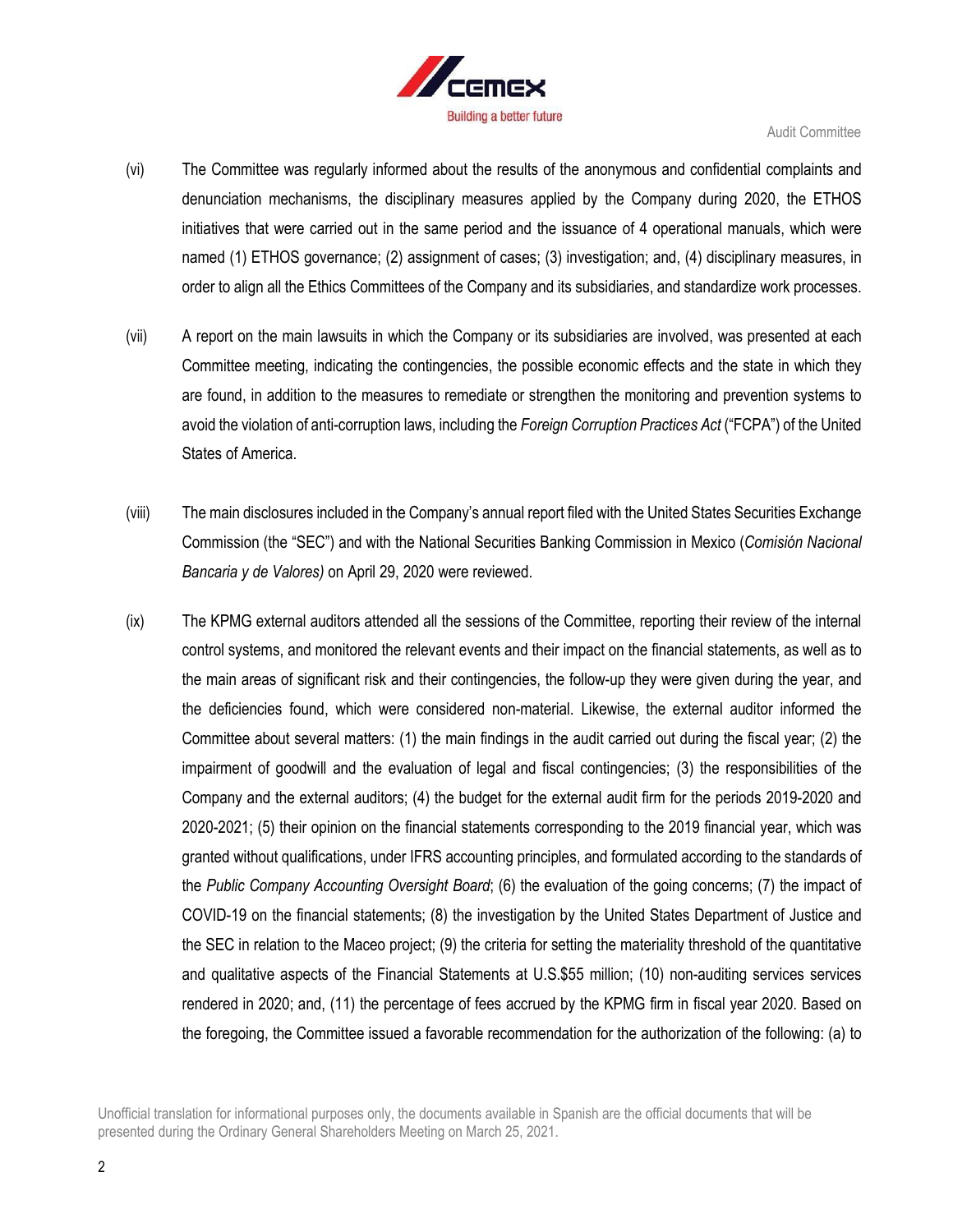

continue with the services of the External Audit firm KPMG Cárdenas Dosal, SC during the year 2020 and until the presentation of the annual report, and (b) the budget fee for the period April 2020 - April 2021.

- (x) The Committee's Report for fiscal year 2019 was authorized and the opinion of the Board in relation to the Reports of the Chairman of the Board and the Chief Executive Officer was reviewed, for its presentation to the Ordinary Shareholders' Meeting.
- (xi) The Committee was informed about the impact of COVID-19 and the operational and financial mitigation measures focused on three priorities: (1) Protecting People; (2) preserving Business Continuity; and, (3) increasing Financial Resistance. In addition, the Committee was informed about the relevant factors for the Company's internal controls during the contingency caused by COVID-19, noting that no disruptive changes were identified in the internal control structure and activities during the 2020 fiscal year.
- (xii) Deficiencies in compliance with the International Financial Reporting Standard on operating leases ("IFRS 16") were communicated, together with the implementation of an action plan certified by the external auditing firm KPMG Cárdenas Dosal, S.C.
- (xiii) The going concern risk and measures to mitigate such risk were evaluated.
- (xiv) Remediation measures regarding Corporate Governance and Relevant Policies were presented to the Committee, as well as the information presented to the competent authorities in relation to this matter.
- (xv) In terms of cybersecurity, the Committee received information on the main functions, objectives and challenges of CEMEX's Cybersecurity Operation Center, the 2019 Security Awareness and Policies Program and the Remote Work Cybersecurity Challenges due to COVID-19.
- (xvi) The adjustments made to the financial statements as a result of the charge for impairment of goodwill and longlived idle assets for an approximate amount of U.S.\$1.5 billion were reviewed.
- (xvii) The Committee analyzed the status of the portfolio and its provision for the third quarter.
- (xviii) The most relevant transactions during 2020 were: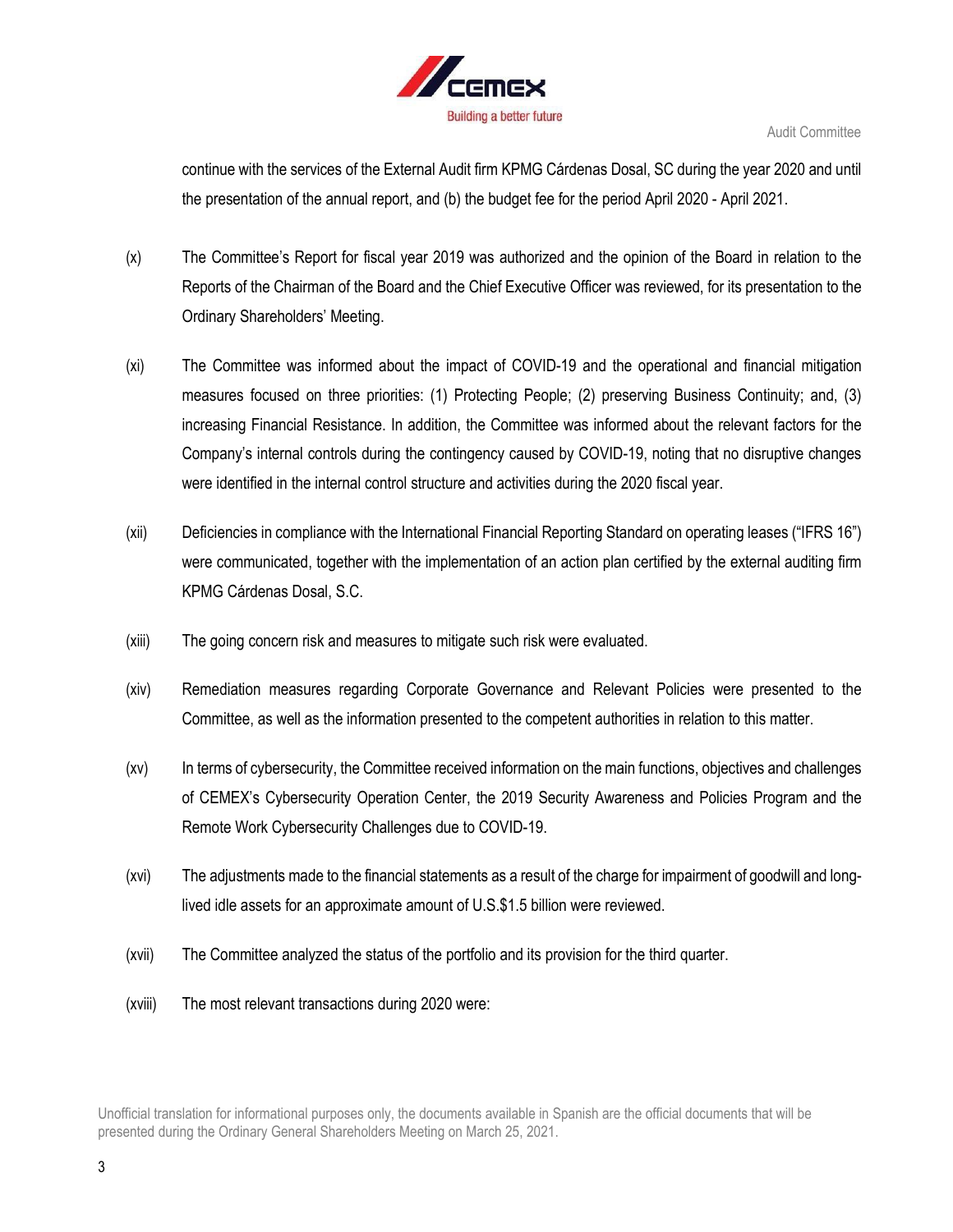

- 1. On January 29, CEMEX Holdings Philippines, Inc. ("CHP") successfully completed its stock rights offering, resulting in the issuance of 8,293,831,169 ordinary shares for an amount equivalent to U.S.\$250 million. The Company's indirect interest in CHP at that time increased from 66.78% to 75.66%.
- 2. On March 6, the sale of assets in the United States of America announced on November 26, 2019 for U.S.\$499 million, minus the costs from the transaction, was successfully closed. The assets sold consisted of the cement plant in Louisville, Kentucky, USA, as well as other related assets, that included seven distribution terminals and raw material reserves.
- 3. The aggregate principal amount of the 3.72% Subordinated Optional Convertible Notes issued on March 13 and May 28, 2015, expired without conversion on March 15, 2020, except for the aggregate principal amount of U.S.\$2,000 which, on that same date, was converted into 185 CEMEX, S.A.B. de C.V. ADSs. As total settlement of the same, U.S.\$ 521.1 million were paid.
- 4. From March 10 to March 24, the Company repurchased 378.2 million of CPOs at a weighted average price of \$ 5.01 Pesos per CPO, equivalent to an amount of U.S.\$ 83.2 million, excluding value added tax, which represented 2.57% of the outstanding capital stock of the Company.
- 5. On March 26, the Company held its Ordinary General Shareholders' meeting in which its shareholders approved, among other things (a) to set the amount of U.S.\$500 million or its equivalent in Pesos as the maximum amount of resources that during fiscal year 2020, and until the next Ordinary General Shareholders' Meeting of the Company, that may be used to acquire its own shares or securities that represent them; and, (b) the cancelation of the Company's shares (i) repurchased during the 2019 fiscal year, and (ii) that remained in the Company's treasury, after the maturity of the November 2019 Mandatory Convertible Notes and the maturities that occurred on March 15, 2020.
- 6. On May 22, an amendment agreement to the facilities agreement signed in July 2017 (amended) (the "2017 Facilities Agreement") was signed. They included, among others, amendments to: (a) the limit of the consolidated leverage ratio; (b) the limit of the consolidated coverage ratio; and, (3) the applicable margin over LIBOR, or EURIBOR.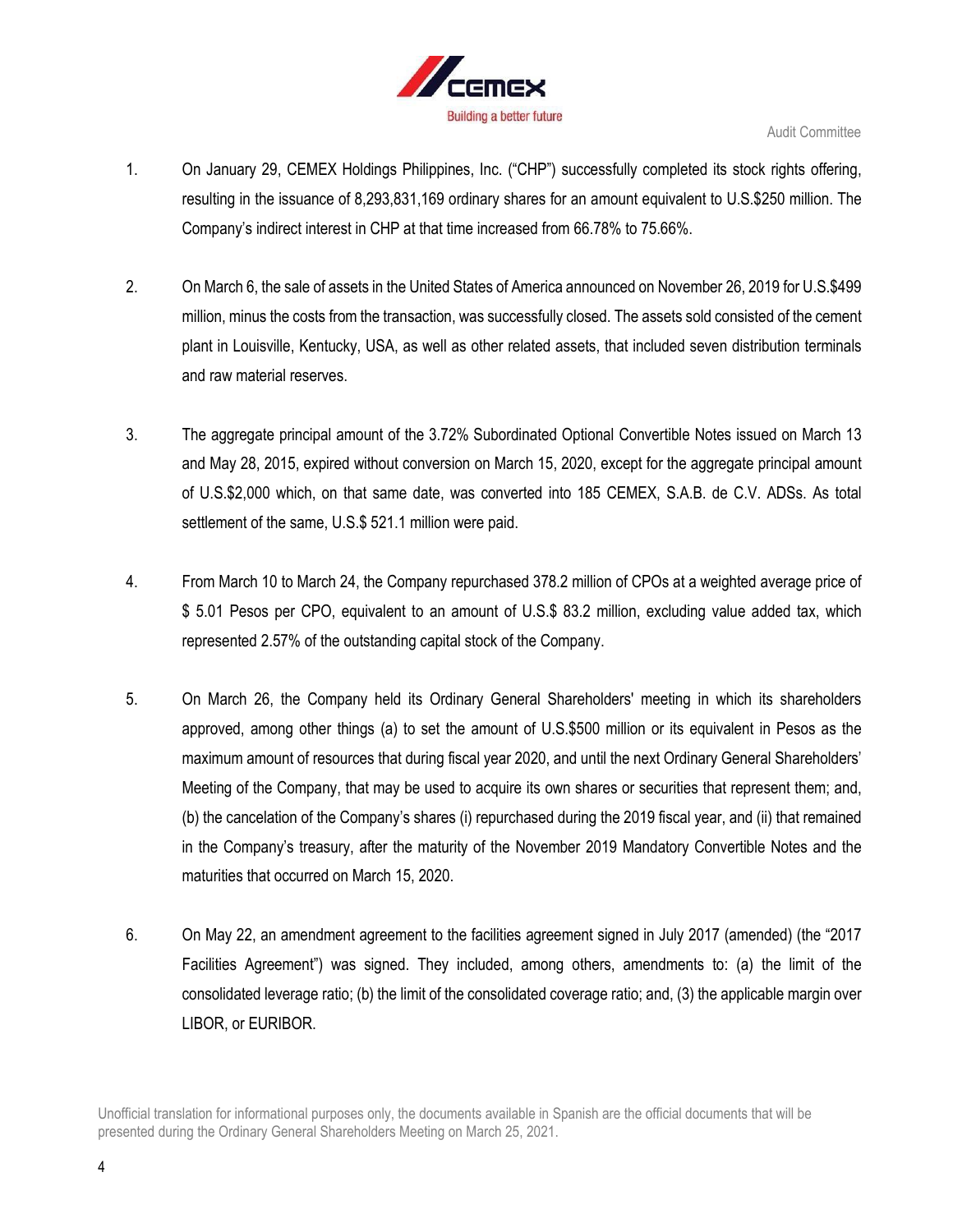

- 7. On June 5, the Company issued U.S.\$1 billion aggregate principal amount of 7.375% Senior Secured Notes due 2027.
- 8. On August 3, through an affiliate in the United Kingdom, the sale of certain assets in that country to Breedon Group plc was closed for an amount of U.S.\$ 230 million, including U.S.\$ 30 million of debt.
- 9. On September 17, the Company issued U.S.\$ 1 billion aggregate principal amount of 5.200% Senior Secured Notes due 2030.
- 10. On October 9, €215 million principal amount of CEMEX Finance LLC's 4.625% Senior Secured Notes due 2024 were redeemed. On October 16, €185 million principal amount of CEMEX Finance LLC's 4.625% Senior Secured Notes due 2024 were redeemed.
- 11. On October 9, U.S.\$640 million principal amount of CEMEX Finance LLC's 6.000% Senior Secured Notes due 2024 were redeemed.
- 12. On October 13, an amendment agreement to the 2017 Facilities Agreement was signed, pursuant to which (a) the maturity of loans for U.S.\$1.1 billion was extended for three years, from 2022 to 2025; (b) commitments for U.S.\$1.1 billion under the revolving credit facility were extended for one year, from 2022 to 2023; (c) U.S.\$313 million of exposure in USD was redenominated to Pesos, as well as U.S.\$82 million to Euro; (d) some tranches of the 2017 Facilities Agreement are now referred to sustainability-linked metrics, conditioning the increase or decrease of the applicable interest rate margin in the event that the goals set therein are achieved; and (e) together with other technical amendments, the Company's consolidated leverage ratio limit was tightened. Additionally, on October 15, U.S.\$530 million corresponding to the July 2021 amortization were prepaid.
- 13. On October 16, U.S.\$750 million principal amount of the Company's 6.125% Senior Secured Notes due 2025 were redeemed.
- 14. On December 18, the cash offer made by CEMEX España, S.A. for any and all outstanding ordinary shares of CEMEX Latam Holdings, S.A. ("CLH") registered with the National Registry of Securities and Issuers (*Registro Nacional de Valores y Emisores*) and the Colombian Stock Exchange (*Bolsa de Valores de Colombia*) (except